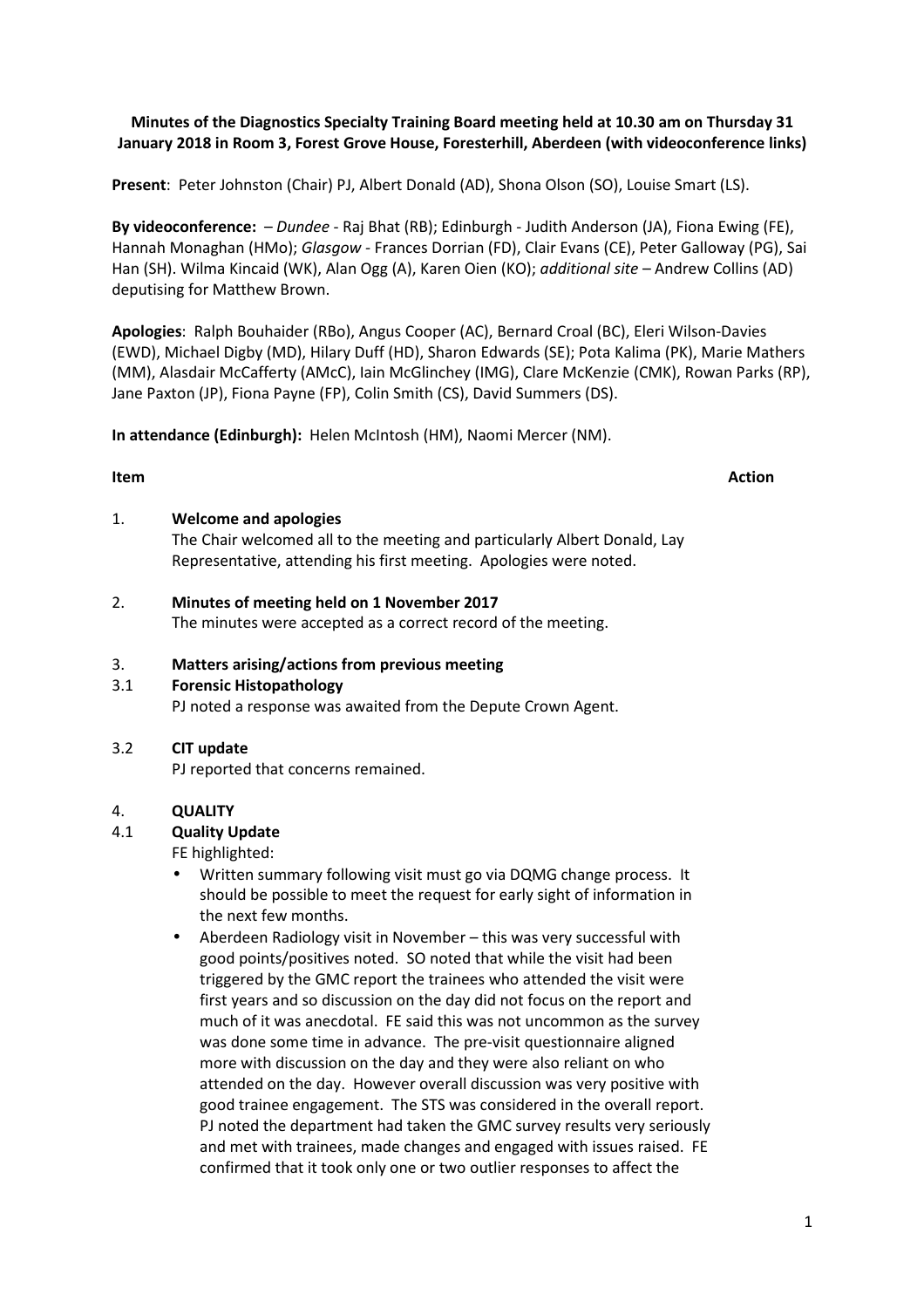overall response and to produce negative flags – this was a result of the way questions were composed.

- Med Micro at RIE visit in November/December. This was in response to issues raised in STS however much had been addressed by the time of the visit by the DME and PK and while issues remained work was ongoing. They will visit again in June 2018. HMo noted it had been very helpful having people there on the day and she looked forward to the next visit.
- Forensic Histopathology visit on 30 January 3 trainees in programme. This was visited last year when various issues were raised. There has been significant progress although a few outstanding issues remained eg Crown Office corroboration. PJ noted there have been concerns about the stability of senior posts – and this was being resolved. While the situation in the North was fine other areas were likely to have some difficulty in the next 5 years. As noted earlier following discussion with the Crown Office last summer re increasing the capacity of the programme to increase by one he asked for an update and a response was awaited. He was also awaiting a response to expansion of the specialty. He hoped this could be resolved. The positive programme visit means they have a sustainable programme.
- Forthcoming visit to the Institute of Neuroscience in Glasgow in mid March. WK confirmed the situation was improving.

FE will check whether it is possible to send a short immediate report to those involved in the visits. **FE**

# 5. **TRAINING MANAGEMENT**

# 5.1 **Recruitment update**

There were 62 vacancies at present. HM will send the STB the spreadsheet showing the breakdown by specialty. **HM**

Panels were constructed for interviews. Histopathology was now discussing Round 3 appointment process which clashed with FRCPath examination date.

# 5.2 **Radiology: discussion on Scottish recruitment centre as part of UK**

Issues with communications from the London Deanery were noted. RB highlighted other issues with the Deanery:

- time taken to re-allocate posts from those who withdraw to the next person on the list and no direct contact. He raised this with the Chair of the Steering Committee however the Deanery was responsible for all arrangements.
- reduction of interview time and the online question will be an increased part of the overall score and therefore fewer people will be involved on the day.
- unsatisfactory nature of selection of panel members he felt there should be representation from all training schemes.

PJ confirmed that Histopathology has similar arrangements although the organisation of the interview process was done by Trainee Schools who balance regional representation on panels. JA confirmed that Radiology used to do this based on the number of trainees in each area. FE felt there was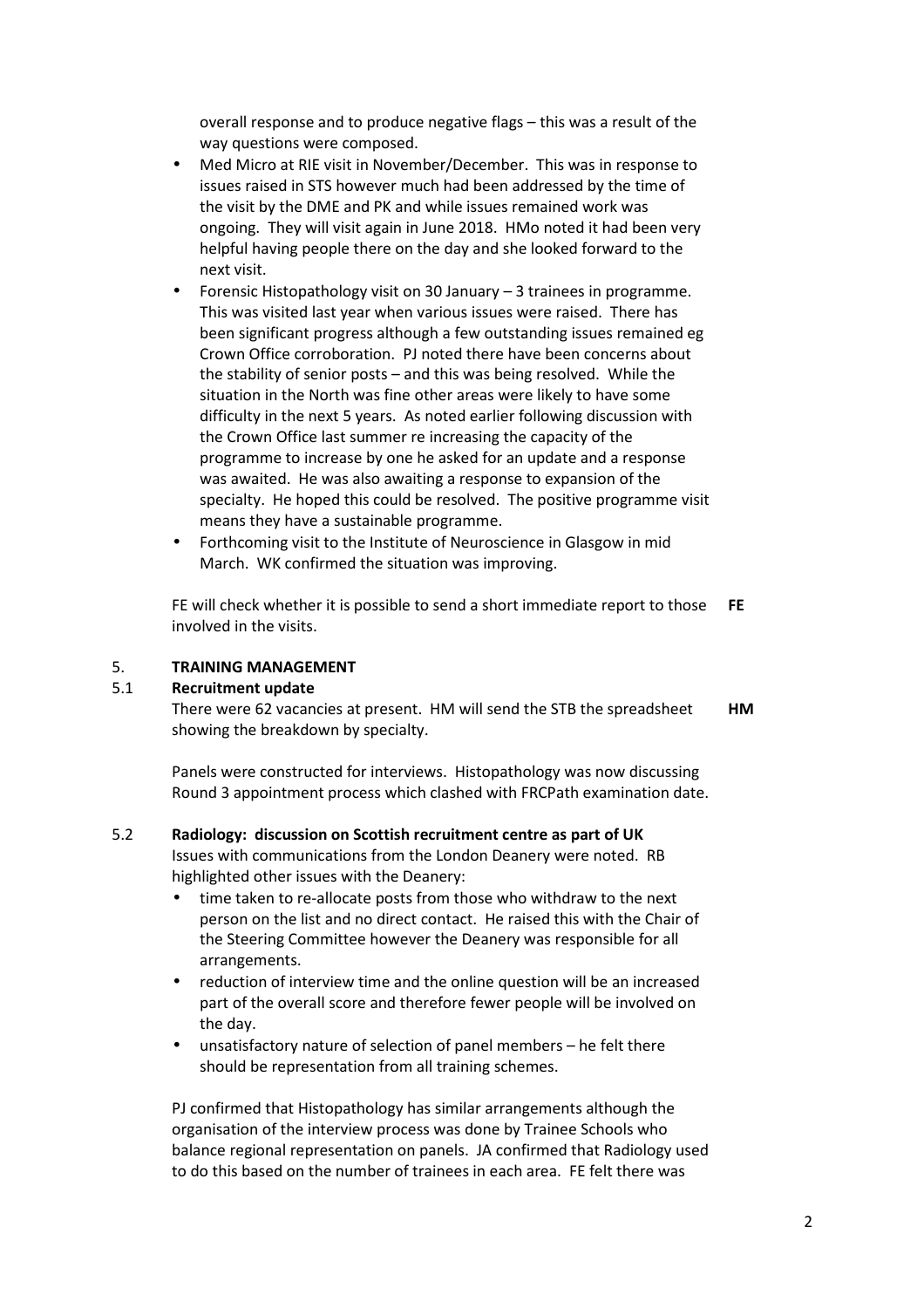less control over the process than when it was a Scottish one. They could establish a Scottish centre as was the case in other specialties. She considered that if there were issues with the London Deanery it had to be held accountable and any communications issues with it and within NES should be addressed. AC noted that the London Deanery was not able to sign up to the Code of Practice.

The group discussed whether to review the recruitment process. PJ felt they should look again at the selection and recruitment process and preferencing. Experience showed that people tended to return to where they came from originally. FE noted that some specialties only interviewed those candidates who preferenced Scotland. PJ stressed that MDET's role was to advise the Scottish Government but whatever it felt they would have to abide by a national process regardless of whether there was a Scottish recruitment centre. It was however important for people to have ownership in the process and to feel engaged.

PJ will produce note for Fiona Muchet highlighting the various issues raised and will also take it to MDET. **PJ** 

# 5.3 **Interventional Radiology vacancy**

# 5.4 **Discussion on strategy for Neuro IR training**

JA confirmed that Edinburgh had put in a proposal for 2 expansion IR posts (one in Diagnostic and one in Neuro IR). They were concerned about IR as there were 3 consultants and one trainee in SES and in Glasgow the workforce was locum based and they were unable to train. They had requested an expansion post in General IR however there were 5 existing vacancies and so they had asked if they could re-allocate these to Neuro IR. This was debated by email and Aberdeen confirmed it was not advertising posts. Glasgow has shown some interest, SES was advertising one and Dundee was advertising and should fill. RB agreed the need to train people however this should not come at the expense of other IR schemes. SO confirmed that Inverness will not do core training and it will be at least as a year before it would be able to provide higher IR and they would be prepared to give a post to JA if it was returned for the next year; JA's preference was to re-allocate one of their own posts. WK noted the West appointed to 4/5/6 year based on competencies; JA said instead they slotted people into the curriculum.

FD confirmed there was no flexibility for subspecialty posts and if posts did not fill they would not be allowed to increase the numbers. She felt that JA's proposal should be approved if they were in the core programme and all within the Radiology establishment. WK expressed reservations.

The STB approved the proposal and FD and JA will liaise over arrangements. **FD/JA**

## 5.5 **Radiology – discussion on training academies/variation of academy**

This was discussed previously however there has been no further progress to date. Inverness was keen to pursue this – the rest of Scotland less so. The STB position was that it encouraged collaboration and co-operation but it advised against the establishment of a Highland programme or academy due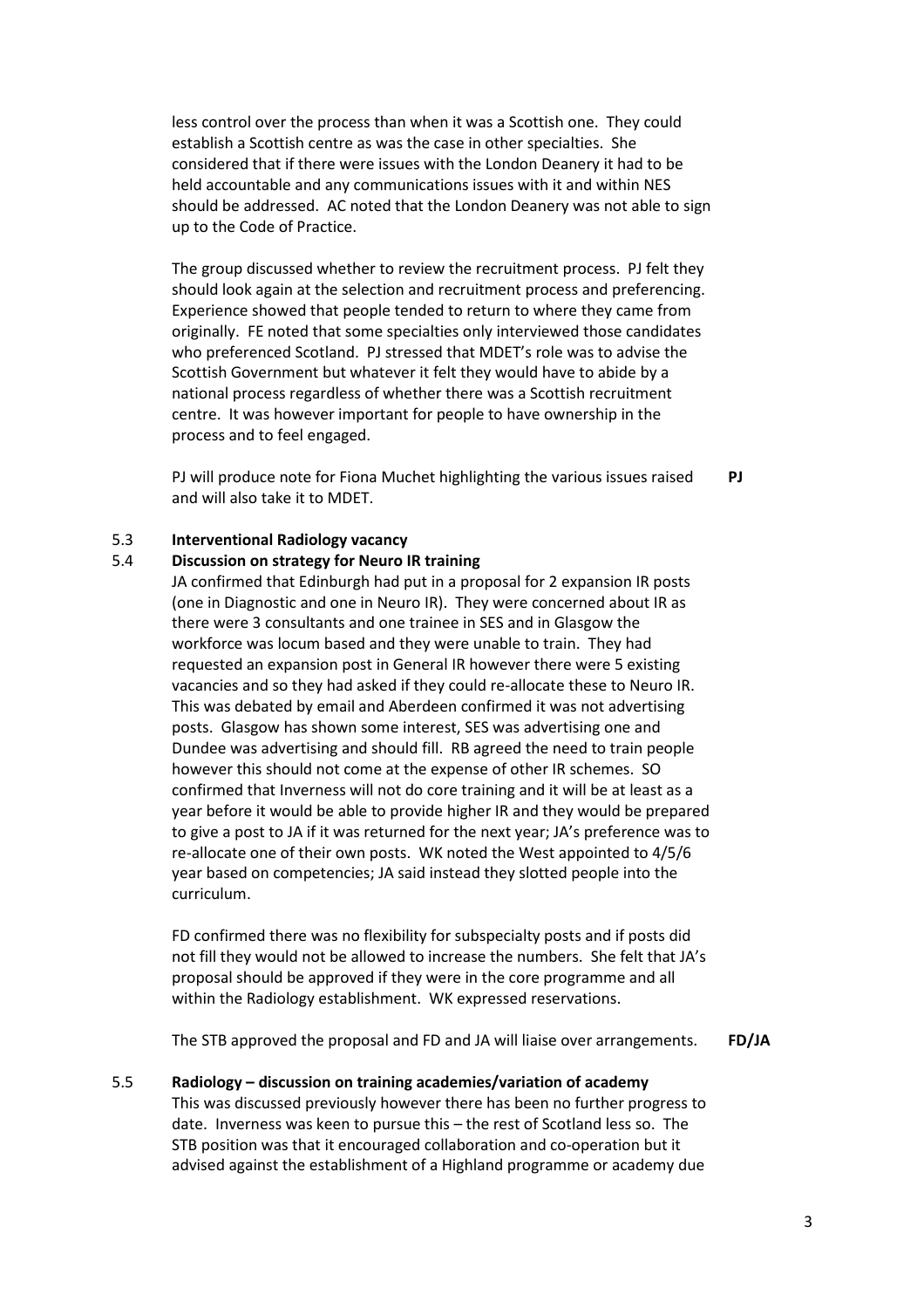to declining consultant staffing in the area. PJ has suggested Inverness could engage with other programmes not just the North one and this has been done elsewhere. HMo felt they could let Inverness run a pilot and if it worked they could take the parts that did work and apply to the rest of the country. JA said they have already agreed to incorporate some parts of the Academy model however she felt they could expand better with 4 schemes rather than establishing an Academy in Inverness. PJ agreed it was good to harness enthusiasm however the welfare of trainees was the primary concern and they would be concerned if their careers were damaged if the scheme did not work.

It was agreed PJ and SO will meet Professor MacVicar and AC outwith the meeting to discuss the proposal and they will report back at the next STB meeting. **PJ/SO** 

5.6 **Histopathology Round 2 ST1 recruitment**

Noted.

- 6. **PROFESSIONAL DEVELOPMENT**
- 7. **QUALITY**
- 8. **FACULTY DEVELOPMENT**
- 9. **STRATEGIC PLANNING AND DIRECTORATE SUPPORT** No items were discussed

# 10. **Update reports**

10.1 **Lead Dean/Director** No update was received.

# 10.2 **Histopathology** Noted: central national ARCPs will take place on 30 May in a 4 hour slot.

They will probably see the same number as last year.

# 10.3 **Diagnostic neuropathology**

No update was received.

# 10.4 **Paediatric Pathology**

Noted: third post has gone back into the West recruitment round.

#### 10.5 **Forensic Histopathology**

- 10.6 **Radiology** No updates were received.
- 10.7 **Medical Microbiology**
- 10.8 **Virology**

# 10.9 **Combined Infection Training**

The same interview process will be used for all 3, including CIT. AC noted that it was unlikely those in Diagnostics would do critical care. PJ will seek information from CM on the recruitment process.

**PJ** 

# 10.10 **Chemical Pathology and Metabolic Medicine**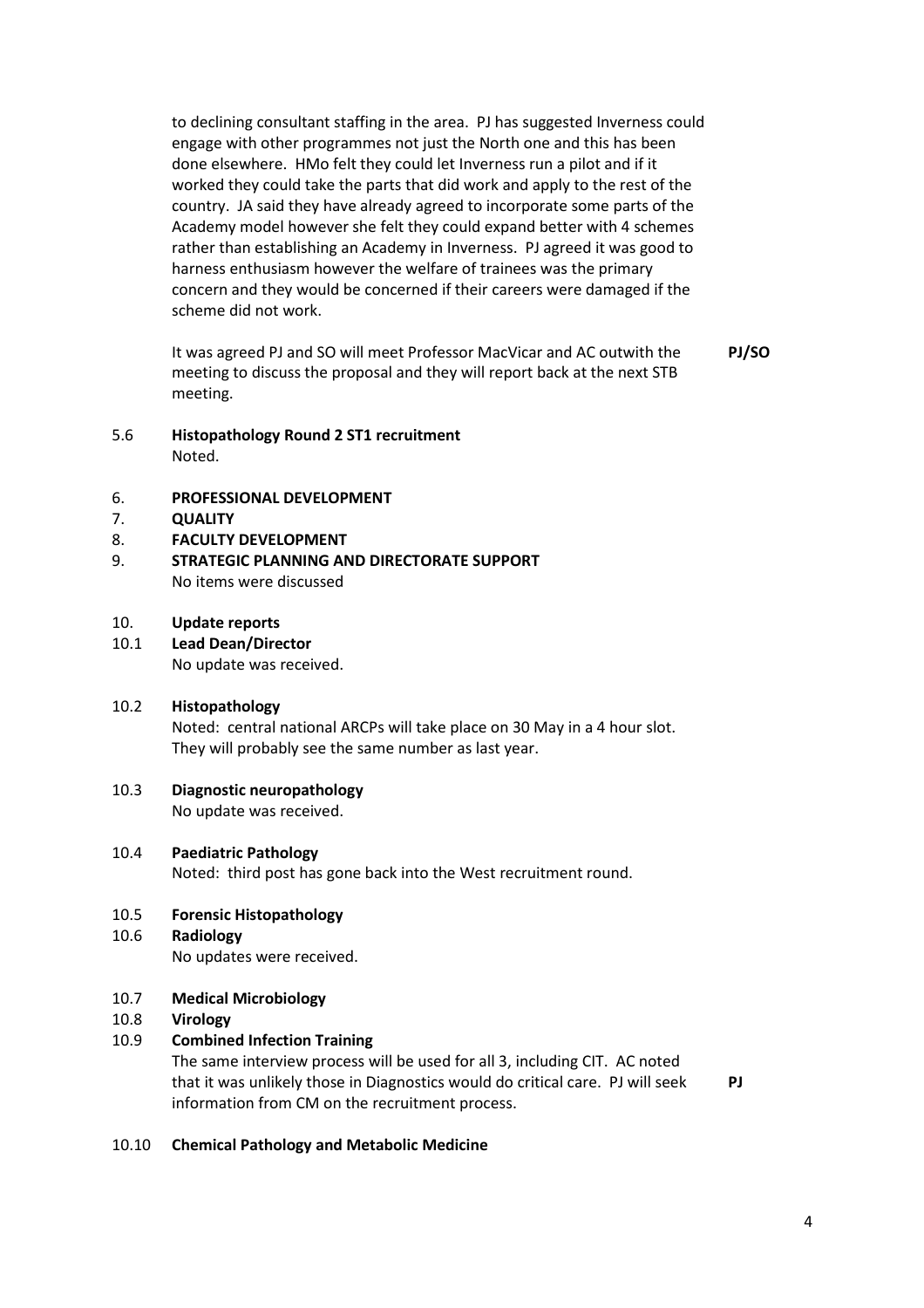PG noted a large proportion of Clinical Scientists and Consultants were due to retire and they were still working to link both.

He also noted a vacant post will not be filled due to the timing of a trainee going on maternity leave. PJ confirmed a local solution could be found.

# 10.11 **Nuclear Medicine**

Noted: ARCP in the first three years will be in Glasgow and the following three years will be in London.

# 10.12 **Trainees Issues**

The STB noted the recent court case. AC reported the BMA awaited more information and meantime noted trainee concern. PJ noted the need for an element of care relating to the reflective log in the eportfolio. It was agreed AC will send HM the BMA's response to the case as well as the Academy of Medical Royal College's guidance on reflective practice; she will the circulate the information to the STB. **HM** 

**AC** 

# 10.13 **Academic issues**

KO was keen to offer any support she can and will discuss her role on the STB with PJ outwith the meeting.

# 10.14 **Service issues**

10.15 **DME**

HMo highlighted resilience and raising concerns.

#### 10.15 **Lay representative**

AD and PJ will discuss the role outwith the meeting.

#### 11. **Received for information**

No additional information was received.

# 12. **AOCB**

# 12.1 **Single employer arrangements from August 2018**

FD noted that this will be in place from August and different areas will take responsibility for different programmes – national programmes were still being discussed. Rotations will be required in advance and the final timetable will be sent to TPDs. All GP trainees will be directly employed by NES from that date. AC noted that much work remained to be done before this was in place and the single contract will have to be agreed by the BMA.

#### 13. **Date and time of next meeting**

Following the meeting it was agreed the next meeting will take place at 10.30 am on Wednesday 28 March 2018 in Room, Forest Grove House, Foresterhill, Aberdeen (with videoconference links).

# **Actions arising from the meeting**

| Item no | Item name      | <b>Action</b> | Who |
|---------|----------------|---------------|-----|
| т.      | <b>QUALITY</b> |               |     |